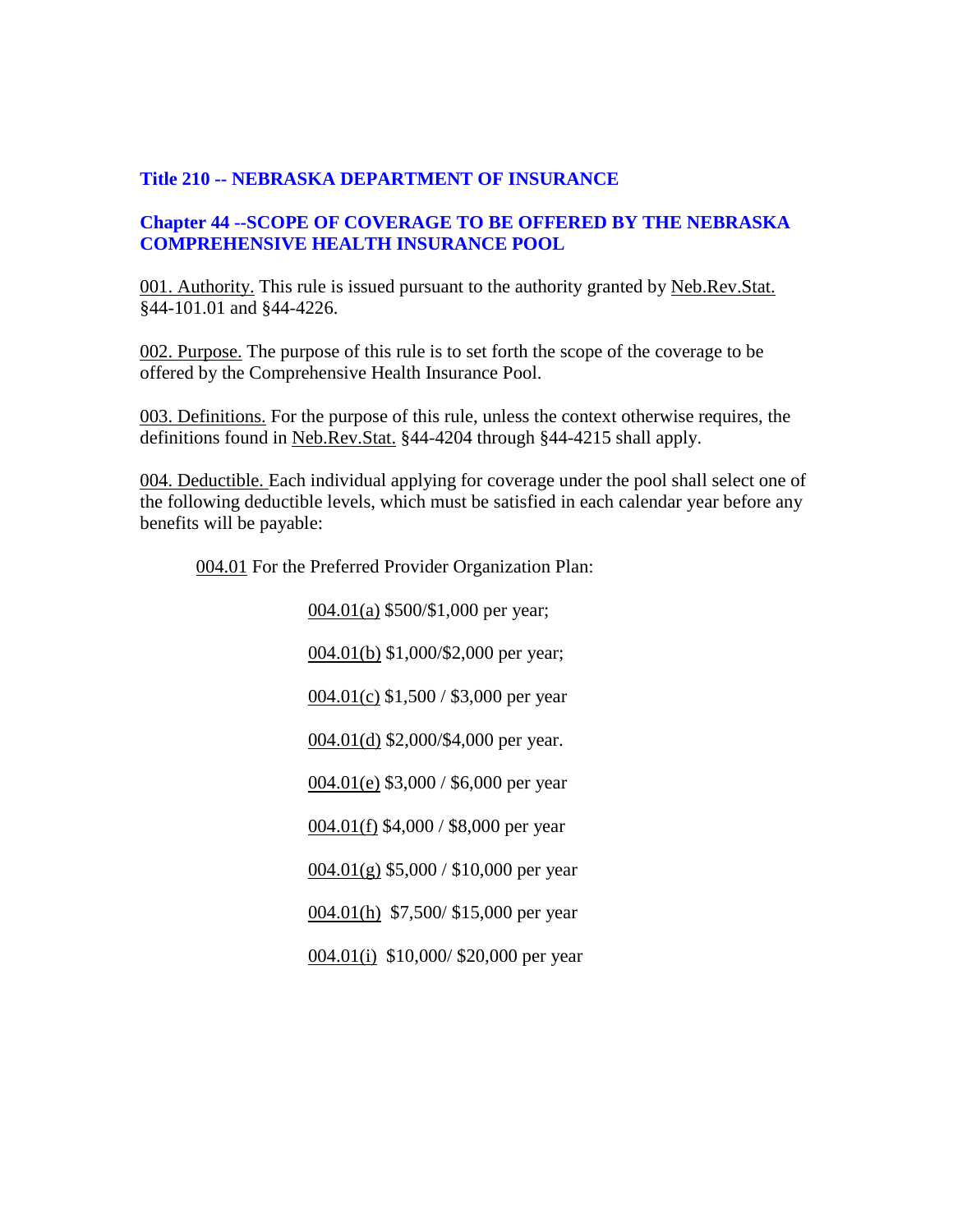004.02 For the High Deductible Plan for Purposes of Creating a Health Savings Account:

004.0 2(a) The administrator of the Comprehensive Health Insurance Pool is hereby authorized to create a high deductible plan, separate and apart from the plans listed in 004.01, in order to allow Comprehensive Health Insurance Pool enrollees the opportunity to create a Health Savings Account. The high deductible plan and the Health Savings Account shall correlate with the terms and conditions of federal law that authorize said high deductible plans and Health Savings Accounts.

### 005. Cost containment.

005.01 The policy offered by the Comprehensive Health Insurance Pool may include one or more cost containment features which affect the level of benefits which will be paid. For purposes of this rule, "Cost Containment" is defined as formal activity related to the control of health services costs through efforts such as improved efficiency, utilization review, or claims review. It includes, but is not limited to, the following:

005.01A Hospital Confinement Preauthorization;

005.01B Outpatient Surgery;

005.01C Hospital Preadmission Testing;

005.01D Prescription Drug Management and

005.01E Preferred provider insurance arrangement.

006. Exceptions and limitations.

006.01 No benefits will be payable for:

006.01A Expense incurred while the policy is not in force.

006.01B Charges made by a physician for the treatment or movement of the teeth or tissues next to the teeth, except due to injury.

006.01C Injuries or sickness for which any benefits are provided for by workers' compensation or employer's liability laws whether or not you assert rights to such coverage.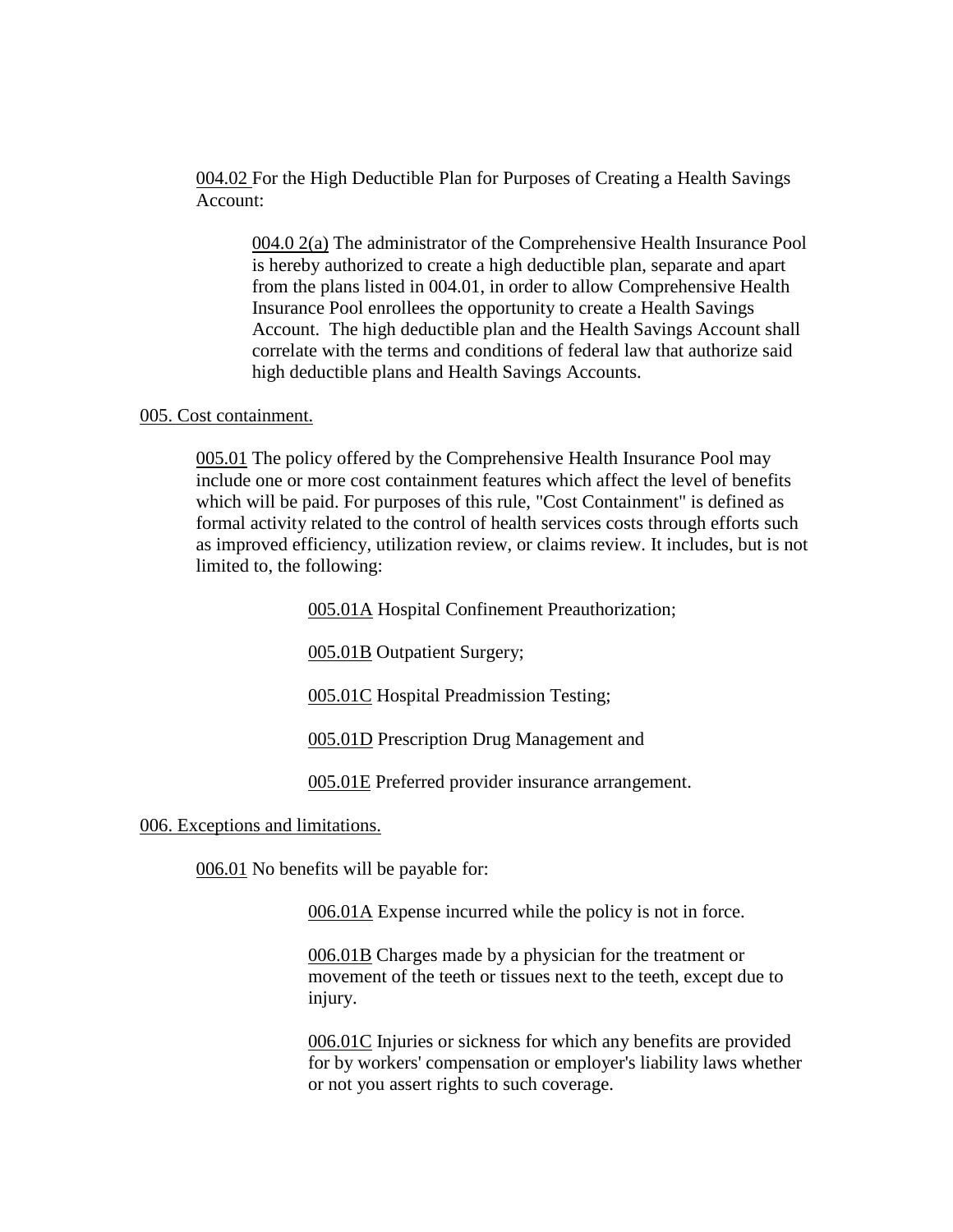006.01D Care of treatment in a hospital owned or operated by the United States Government or any of its agencies unless you are obligated to pay such charges.

006.01E Eye refractions, eyeglasses, contact lenses, hearing aids or their fitting.

006.01F Refractive corneal surgery, except for corneal grafts.

006.01G Private duty nursing.

006.01H Loss that results from an act of declared or undeclared war.

006.01I Loss sustained while in an armed service (Upon notice to the Pool of entry into a service, the pro rata premium will be refunded).

006.01J Normal childbirth, normal pregnancy, (unless insured purchases the optional Maternity Benefit Rider); or voluntarily induced abortion, or care of a newborn infant, except as provided by 00 8.01K.

006.01K Complications of pregnancy when the pregnancy had its inception before the policy date. For a person eligible for CHIP benefits pursuant to Neb. Rev. Stat. §44-4221(1)(b)(i) through  $§44-4221(1)(b)(iii)$ , the policy will pay for complications of pregnancy regardless of whether the pregnancy began prior to the inception of eligibility for benefits under the CHIP policy.

006.01L Gender transformations or changes or the promotion of fertility including (but not limited to):

006.O1L(l) Fertility tests.

006.O1L(2) Reversal of surgical sterilization; and

006.01L(3) Direct attempts to cause pregnancy by hormone therapy, artificial insemination, in vitro fertilization or embryo transfer.

006.01M Routine physical exams or tests, except as provided in 008.01I and 008.01J.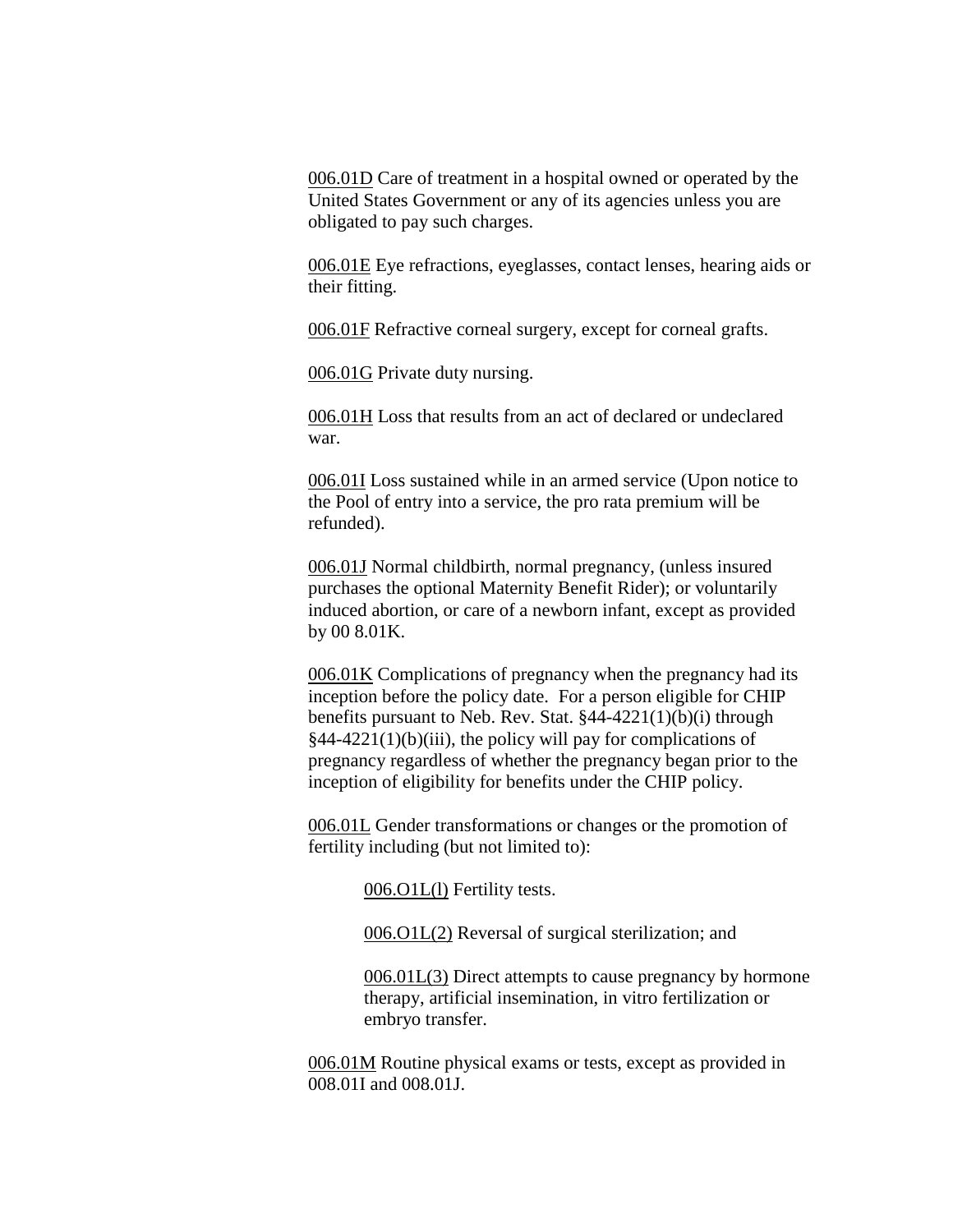006.01N Expenses incurred for the transplant of a part of the insured person's body to the body of another.

006.01O Treatment of a pre-existing condition or any complications of or resulting from such pre-existing condition, with the exception of prescription medication until the policy has been in force at least six months. This exclusion does not apply to an individual eligible for pool benefits pursuant to Neb. Rev. Stat.  $§44-4221(1)(b)(i)$  through  $§44-4221(1)(b)(iii)$ .

006.01P Expenses incurred for services or treatment not medically necessary, or not administered or not provided under supervision of a physician.

006.01Q Investigative or experimental services and supplies.

006.01R Any expenses incurred that are covered by any local, state or federal programs;

006.01S Loss that is covered by any other insurance plan.

006.01T Services or supplies for any person other than the insured.

006.01U Services performed by a member of the insured's immediate family.

006.01V Education or training of any type, including biofeedback, treatment of learning disabilities and attention deficit disorders, IQ testing unless expressly provided for in the policy.

006.01W Weight modification or for surgical treatment of obesity, including wiring of the teeth and all forms of intestinal bypass surgery, or breast reduction or augmentation.

006.01X Transplant surgery which is not precertified; and

006.01Y Custodial care.

007. Covered services and supplies.

007.01 The following services will be considered covered services and supplies for which a benefit will be payable.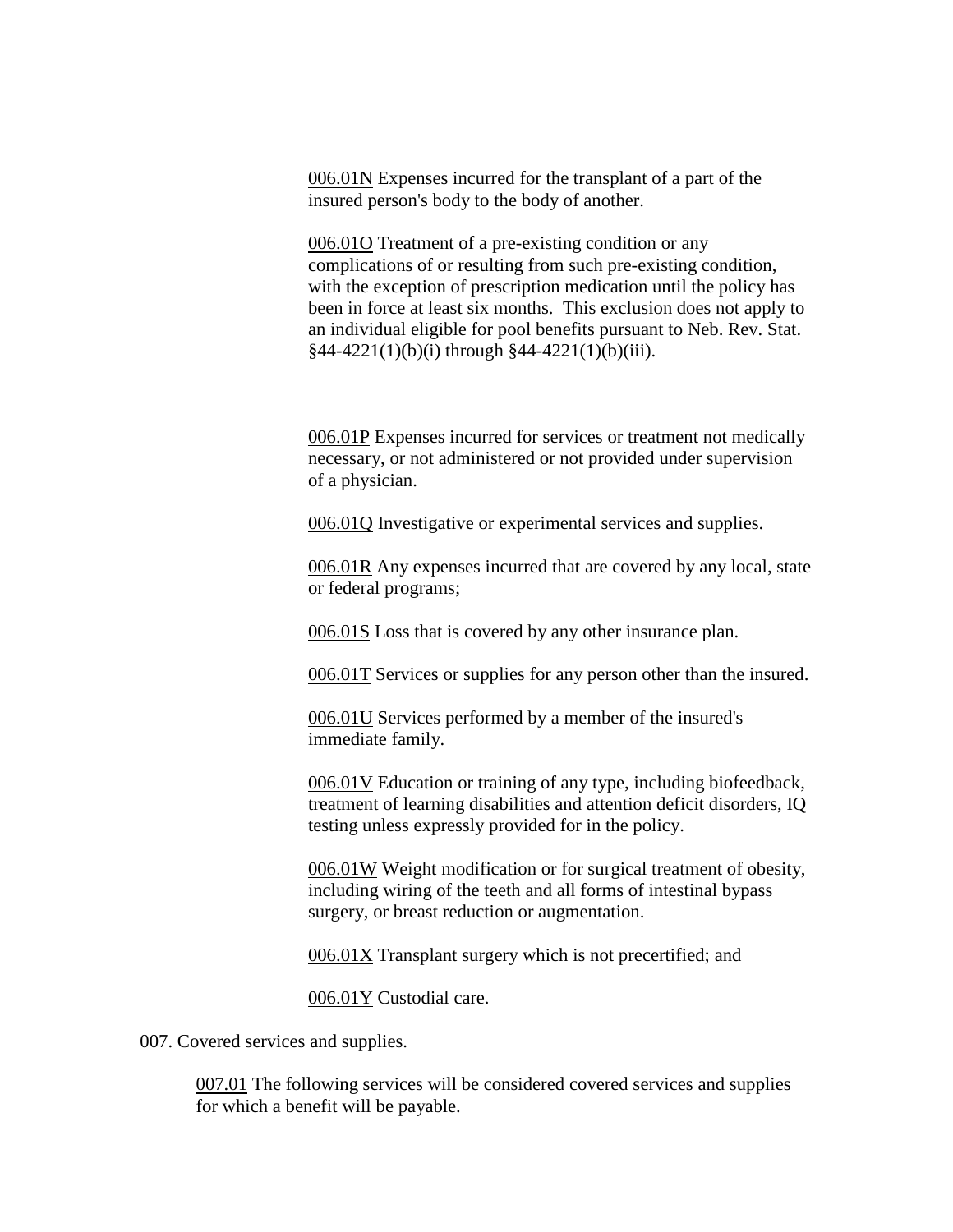007.01A Hospital room and board and any other hospital furnished medical services and supplies. Limitations and conditions may be imposed where confinement is in a private room or intensive-care facility.

007.01B Services of a physician.

007.01C Services of a physical, occupational or speech therapist acting under the direction of a physician.

007.01D Anesthetics and their administration.

007.01E X-ray and laboratory examinations.

007.01F Skilled nursing facility benefits, subject to the following conditions and limitations;

> 007.01F(l) Benefits payable for up to 30 days in a calendar year;

007.01F(2) Confinement must begin within 14 days of discharge from hospital confinement which lasts at least three days in a row;

007.01F(3) Care is for the same condition which caused the hospital confinement; and

007.01F(4) Care is given in a skilled nursing facility which is a place licensed to provide skilled care to resident persons. It must have a registered graduate nurse (RN) on call 24 hours a day.

007.01G Ambulance services for:

007.01G(1) Local professional land and air ambulance service; and

007.01G(2) Transportation within the United States by a professional nonair ambulance or on a regularly scheduled flight on a commercial airline when:

> 007.O1G(2)(a) Special and unique Covered Hospital Services are required which are not provided by a local hospital;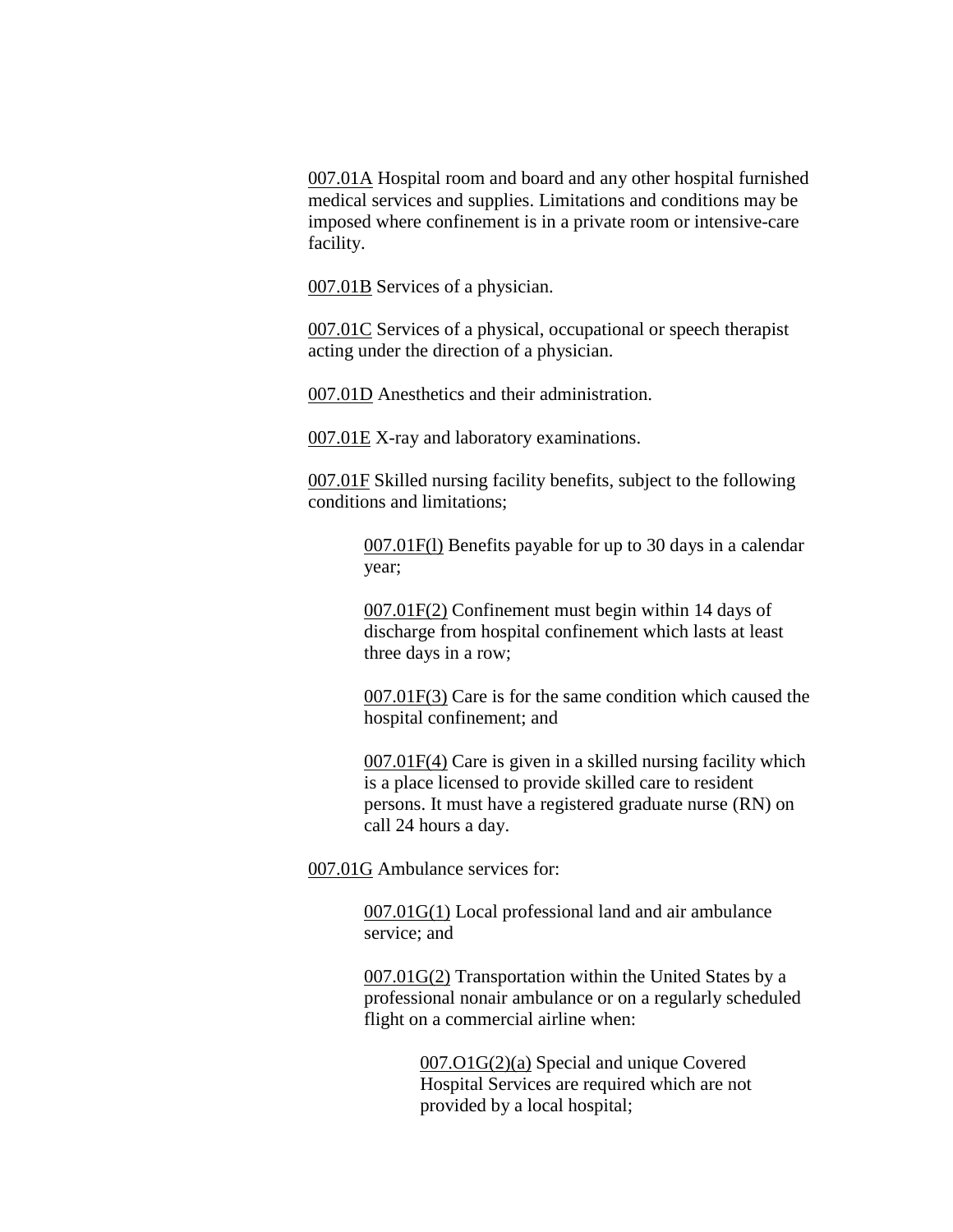007.O1G(2)(b) Transportation is medically necessary; and

007.O1G(2)(c) Transportation is to the nearest hospital equipped to furnish the services;

007.01H The following medical supplies:

007.01H(1) blood and blood plasma;

007.01H(2) artificial eyes or prosthetic limbs;

007.01H(3) surgical dressings, casts, splints, trusses, braces, (except dental braces) crutches, or heart pacemakers;

007.01H(4) oxygen and the rental or purchase of equipment for its administration;

007.01H(5) rental or purchase of a wheelchair or hospital type bed or other medically necessary durable medical equipment;

007.01H(6) rental or purchase of mechanical equipment required for respiratory paralysis; and

007.O1H(7) drugs and medicines that require a prescription are purchased upon a physicians' orders and dispensed by a licensed pharmacist.

007.01H(8) Where applicable the option of rental or purchase shall be determined by the pool.

007.01I The following services for a Hospice Care Program:

 $007.01I(1)(a)$  Room and board in a hospice while you are an inpatient;

007.01I(1)(b) Respite Care: Short-term Inpatient care which is necessary for you in order to give temporary relief to the person who regularly assists with the care at home. Respite Care must be provided in a Skilled or Intermediate Care Nursing facility that is affiliated with the Hospice that is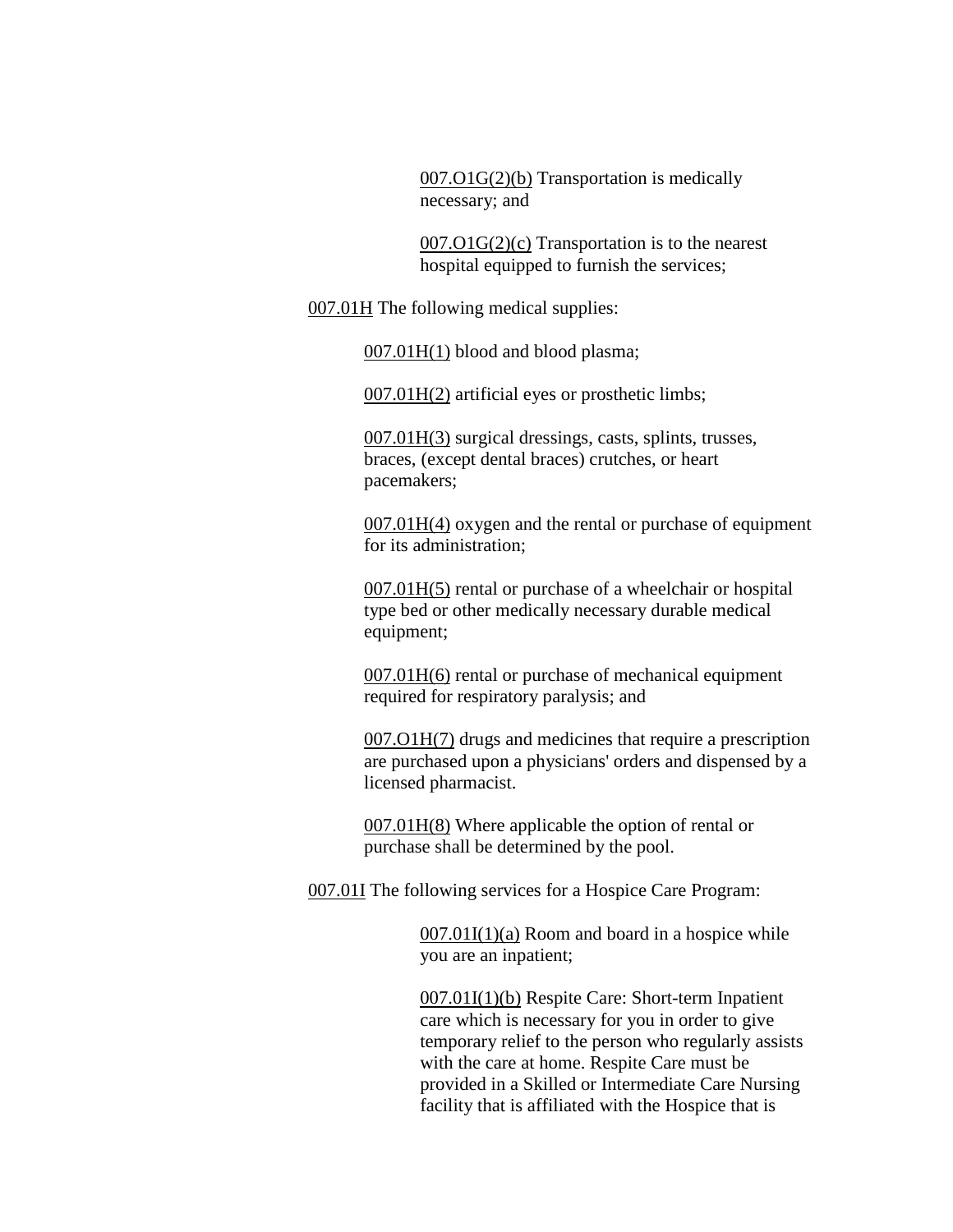providing services to you. Respite Care in a Skilled or Intermediate Care Nursing facility need not meet our normal Medical Necessary criteria ordinarily applied to Inpatient admissions;

 $007.01I(1)(c)$  The rental of medical appliances and equipment while the terminally ill covered person is in a hospice care program to the extent that such items would have been covered under the policy if the covered person had been confined in a hospital;

007.O1I(1)(d) Medical, palliative, and supportive care, and the procedures necessary for pain control and acute and chronic symptom management;

007.01I(2) Such services must be provided by a hospital related institution, home health agency, hospice or other licensed facility which would be approved under Medicare or any applicable state law as a Hospice Care Program

007.01I(3) "Hospice Care Program" means a program for meeting the special needs of terminally ill individuals and their immediate families, by providing support and care during the illness and bereavement:

> $007.01I(3)(a)$  A "Terminally ill" individual is defined as an individual who has no reasonable prospect of cure and, as estimated by a physician, has a life expectancy of less than six months.

007,01I(4) Notwithstanding the provisions of any other sections of this rule, benefits for the above hospice care are limited as follows:

> 007.01I(4)(a) Benefits are payable only if the terminally ill person is the insured person.

007.01I(4)(b) Benefits for counseling (other than bereavement counseling) for the insured person's immediate family are not to exceed a total maximum benefit of \$500. (The immediate family includes the insured person's spouse, children, and parents); and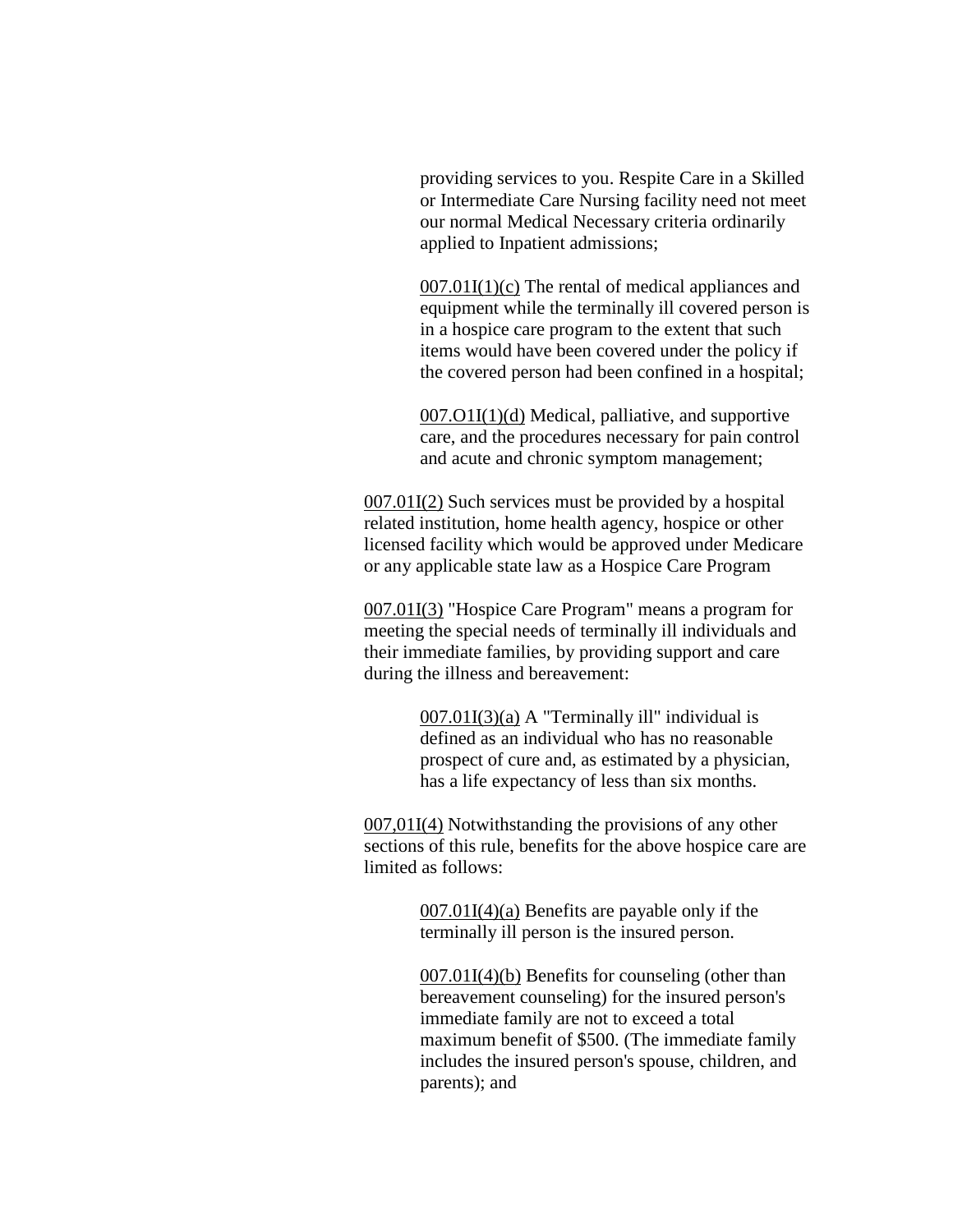007.01I(4)(c) Benefits for bereavement counseling for the insured person's immediate family are not to exceed a total maximum benefit of \$100.

007.01I(5) In addition to the Exclusions and Limitations found in Section 006, benefits for Hospice Care will not be provided for:

 $007.01I(5)$ (a) Services performed by volunteers;

007.01I(5)(b) Pastoral services, or legal or financial counseling services;

007.01I(5)(c) Services which are primarily for the convenience of the patient, or a person other than the patient;

007.01I(5)(d) Home delivered meals;

 $007.01I(5)$ (e) Any maintenance therapy which is not designed to improve the insured's condition; or

007.01I(5)(f) Services for Mental illness.

007.01J Home Health Care received in lieu of hospitalization, furnished under a planned program by an agency licensed to provide home health care, and ordered or directed by a physician.

007.01K Diabetes Patient Education Program.

007.01L Cosmetic or Reconstructive Surgery, but only if required due to injuries received while the policy is in force or for conditions resulting from surgery for which benefits are paid under the policy. For a person eligible for pool benefits pursuant to Neb. Rev. Stat.  $§44-4221(1)(b)(i)$  through  $§44-4221(1)(b)(iii)$ , the policy will pay for such cosmetic or reconstructive surgery regardless of when the individual was injured, when they had the initial surgery or if the surgery was paid for under the policy.

007.01M Radiation therapy or treatment.

007.01N Ambulatory Surgical Facility expenses.

007.010 Services of a mental health practitioner.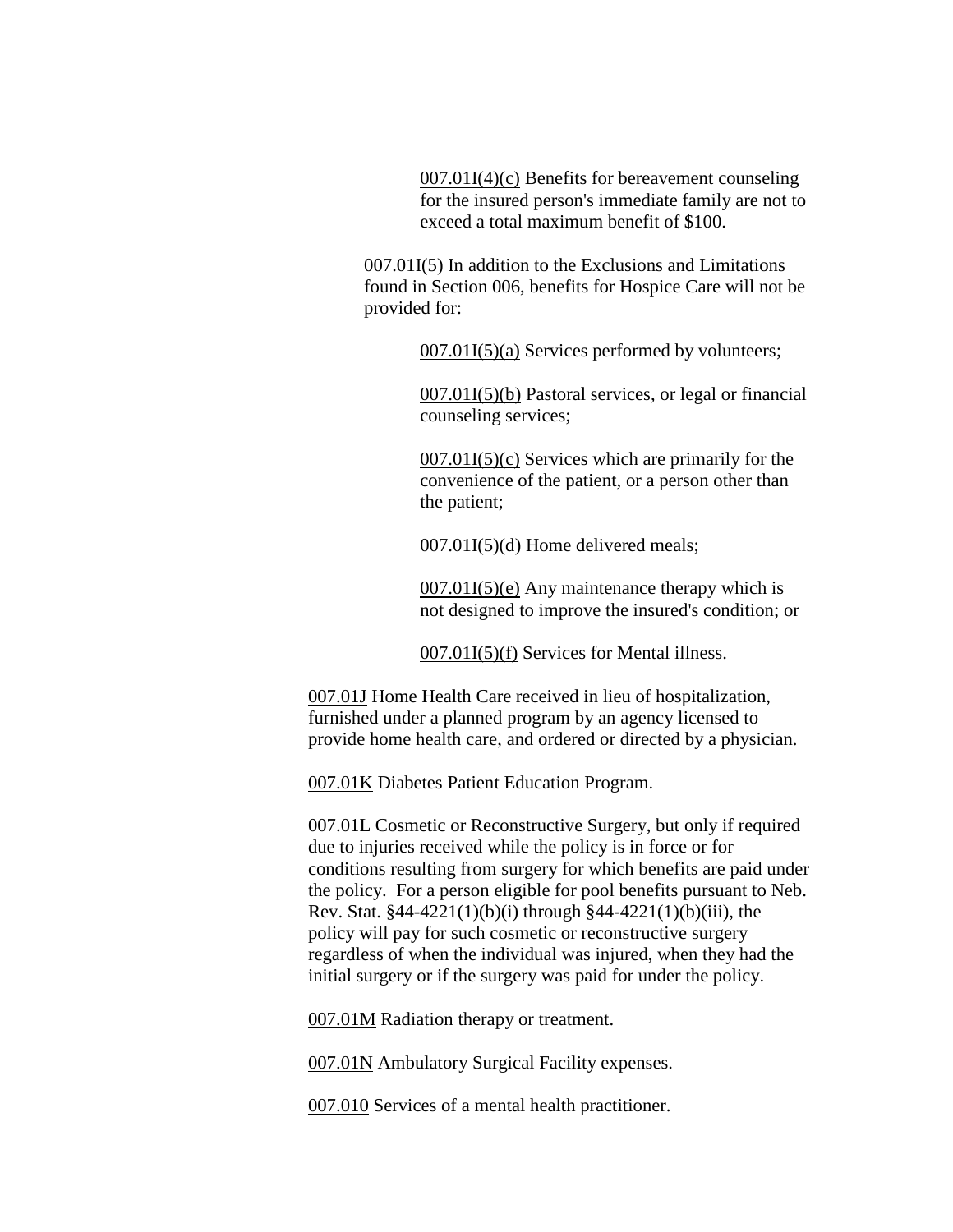007.01P Cardiac or pulmonary rehabilitation program

#### 008. Benefits.

008.01A Except as indicated elsewhere in this rule, when an insured person incurs an expense for a covered service or supply, the pool will cover 80% of the usual, normal charges in excess of the deductible. The Preferred Provider Organization Plan may reduce the coverage of the charges to 70% if an insured person does not obtain a covered service or supply from a contracted medical provider with the pool. Benefits are limited to; (a) one million dollars during the lifetime of the insured; and (b) expense incurred after the deductible has been satisfied.

008.01B The following are exceptions to the general benefit payable under subsection 008.01:

> 008.01B(1) Hospital confinement preauthorization is required and when expenses are incurred for days of hospital confinement which are not preauthorized in accordance with the requirement of the policy:

008.01B(2) Benefits for these expenses will not exceed 75% of the expense incurred in excess of the deductible for all covered expenses;

008.01B(3) Those expenses will not be used to satisfy the maximum out-of-pocket expense amount described in section 009;

008.01B(4) The 75% limitation will be applied regardless of whether the individual has previously satisfied the maximum out-of-pocket expense amount.

008.01C Expenses for hospital preadmission testing will be paid at 100% of the usual customary and reasonable charges subject to the following limitations:

> 008.01C(1) The insured person must be admitted to the hospital as an inpatient within seven days after the preadmission testing for the same condition for which the test was performed. If not, benefits will be considered at 80% of covered services after the deductible.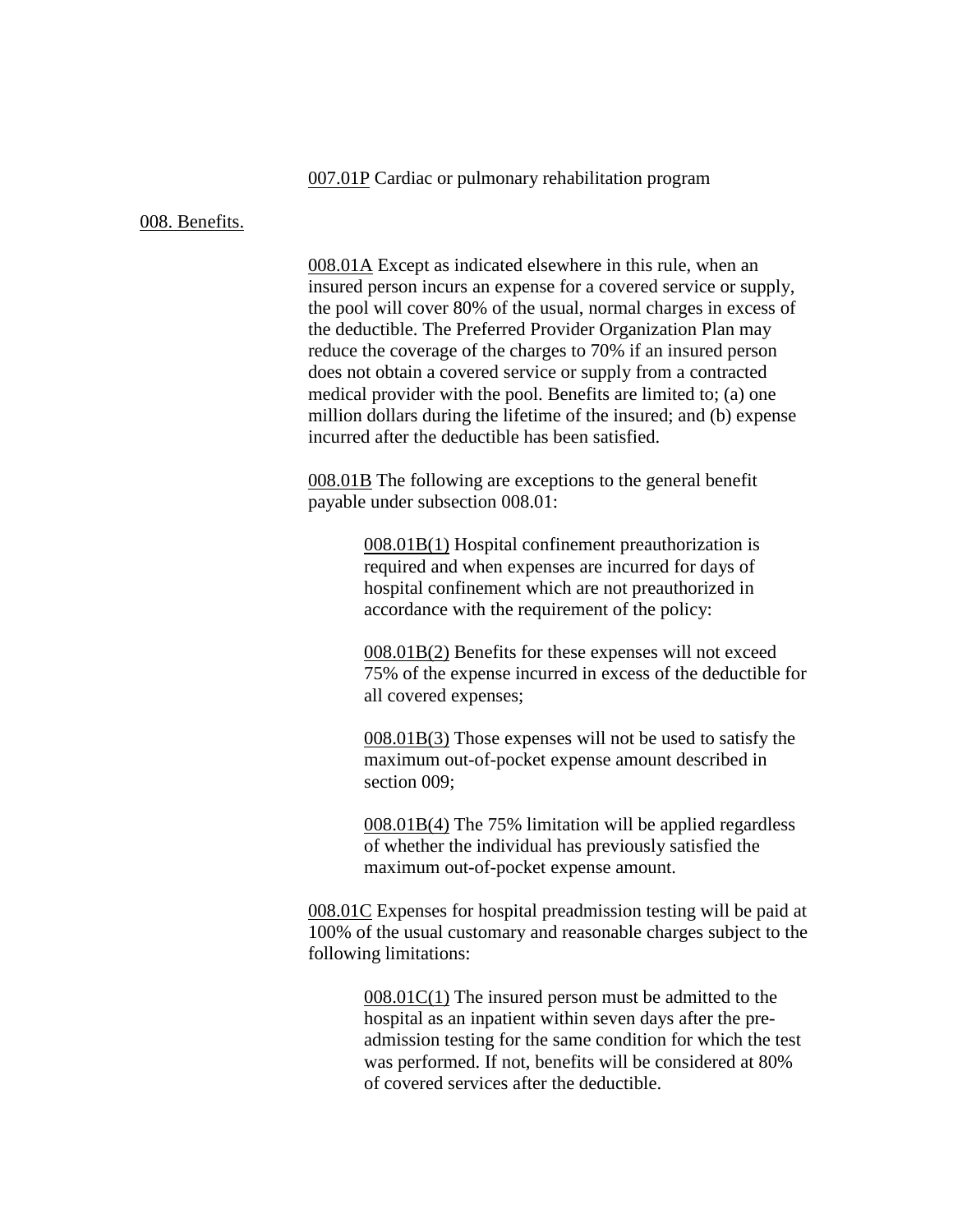008.01C(2) If the tests are duplicated on an inpatient basis, benefits for the original and duplicate test will be considered at 80% of covered services after the deductible.

008.01D Where home health care expenses have been incurred and such care is received in lieu of hospitalization, furnished under a planned program by an agency licensed to provide home health care, and ordered and directed by your physician, the pool will pay benefits for forty (40) visits per year and shall be paid at 80% of the expense incurred.

008.01E Expenses incurred by the insured person who enrolls, participates and completes a Diabetes Patient Education Program will be paid at 90%. The deductible will not apply, but the following limitations are applicable:

> 008.01E(1) The maximum amount payable is \$500 during the insureds lifetime.

008.01E(2) The person taking the program must be the insured.

008.01E(3) The person that has diabetes must be the insured person.

008.01E(4) Charges in excess of the \$500 maximum will not be used to satisfy the deductible or maximum out-ofpocket expense amount.

008.01E(5) What constitutes Diabetes Patient Education Program will be defined in the policy.

008.01F The pool shall, subject to approval by the Director of Insurance, provide benefits for a prescription drug plan. The Board may implement co-payments for said prescription drugs as they deem necessary.

008.01G Where an insured receives an organ transplant, from a Preferred Transplant Center, the benefits payable for covered services and supplies will be the maximum provided as stated in the insurance contract. Where an insured receives an organ transplant from a non-approved provider, the maximum benefits payable for covered services and supplies will be limited to \$100,000. No benefits are payable unless prior certification has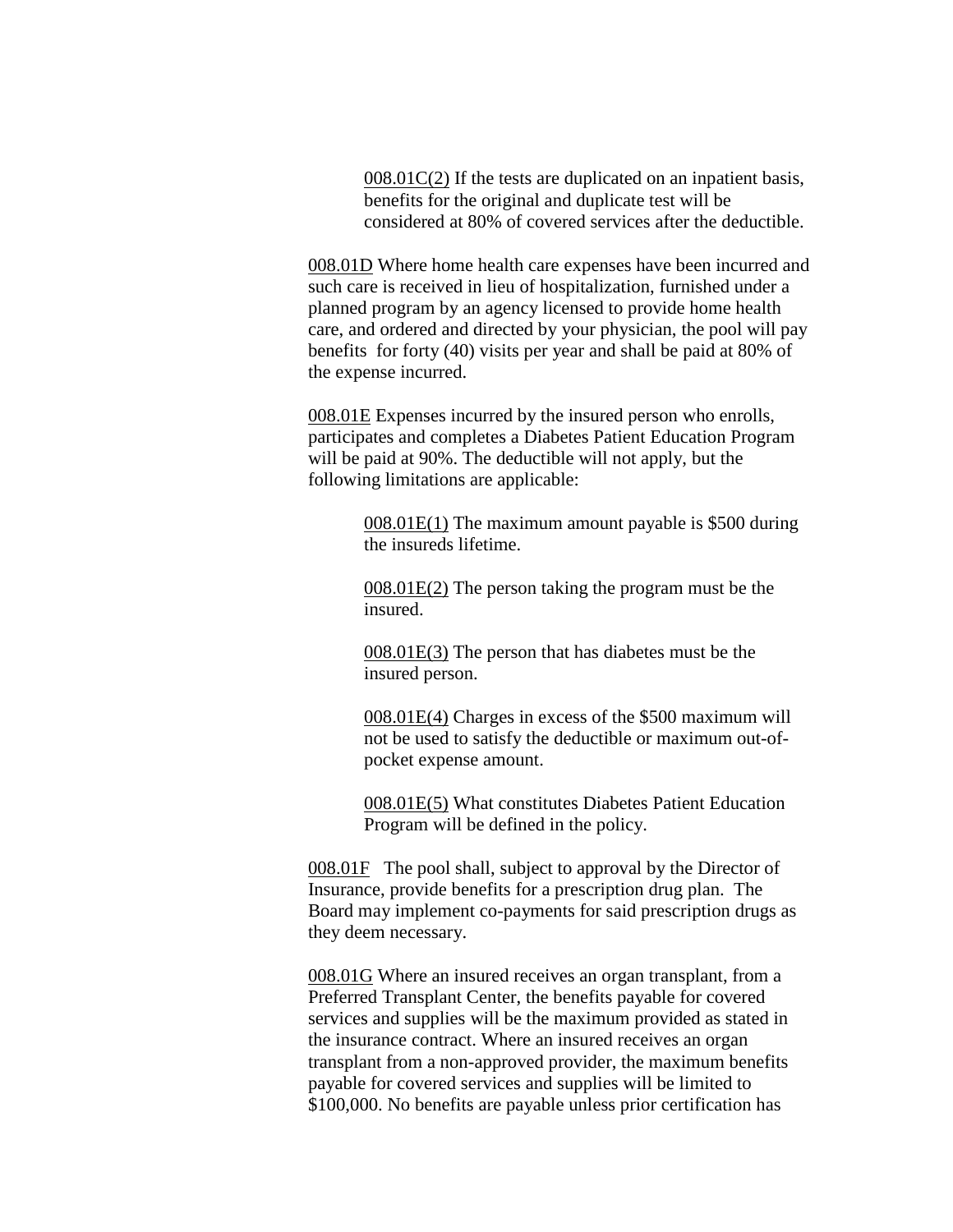been granted by the medical review board determining an organ transplant to be medically necessary.

008.01H Benefits for Mental Diseases or Disorders, Alcoholism or Drug, Dependency will be paid at 50% (after the deductible) of the covered expense up to a maximum of \$25,000 during the lifetime of the insured. The Preferred Provider Organization Plan may reduce coverage to 40% if an insured person does not obtain services from a medical provider that has contracted with the pool. Out-of-Pocket expenses for such treatment will not be used to satisfy the Maximum Out-of-Pocket Expense Amount described in section 9.

008.01I Expenses will be paid for mammographic screening as required by Neb.Rev.Stat. §44-785.

008.01J Childhood immunizations for children from birth to six years of age including vaccinations for measles, mumps, rubella, poliomyelitis, diphtheria, pertussis, tetanus, haemophilus influenzae type B.

008.01K Coverage for a newly born child of the insured, from the moment of birth, for a period of 31 days.

008.01L Coverage of hospital outpatient rehabilitation services for cardiac or pulmonary rehabilitation as medically necessary.

008.01M Coverage for up to 60 inpatient days per calendar year for covered services for physical rehabilitation, as defined in the policy.

009. Maximum out-of-pocket expense . Once the insured has incurred \$1,500 in out-ofpocket expenses in a calendar year, over and above the deductible, benefits will be paid at 100% for the remainder of that calendar year, subject to the exceptions indicated elsewhere in this rule. The Preferred Provider Organization Plan may increase the maximum out-of-pocket expense to \$3,000 for those services and supplies received from medical providers that have not contracted with the pool.

### 010. Maternity benefit rider.

010.01 An optional maternity benefit rider will be available to individuals enrolled in the pool upon payment of an additional premium.

010.02 Benefits will be paid as described in subsection 010.03 if the individual is: